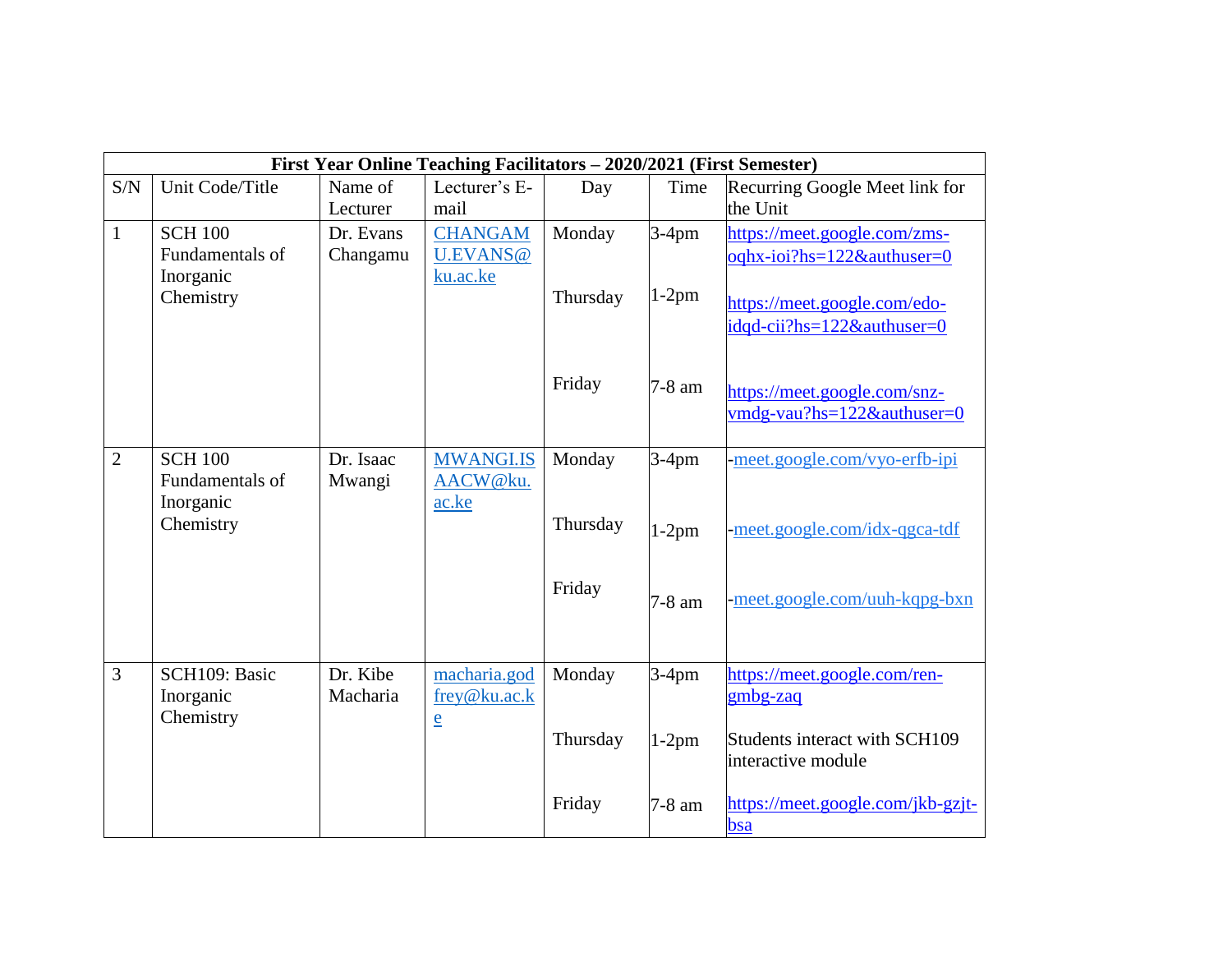| $\overline{4}$ | <b>SCH 103</b><br>Introduction to<br><b>Classical Analysis</b><br>and Separation<br>Techniques  | Prof Ruth<br>Wanjau  | <b>WANJAU.R</b><br>UTH@ku.ac.<br>ke    | Tuesday<br>Wednesday<br>Thursday | 9-10am<br>$6-7$ pm<br>$5-6$ pm | https://meet.google.com/tza-<br>mofg-naa?hs=122&authuser=2<br>https://meet.google.com/mdw-<br>nrsr-vop<br>https://meet.google.com/raw-<br>$v$ <sub>nub-iiq</sub> ?hs=122&authuser=2    |
|----------------|-------------------------------------------------------------------------------------------------|----------------------|----------------------------------------|----------------------------------|--------------------------------|----------------------------------------------------------------------------------------------------------------------------------------------------------------------------------------|
| 5              | <b>SCH 103</b><br>Introduction to<br><b>Classical Analysis</b><br>and Separation<br>Techniques  | Ms Irene<br>Githinji | mueni.irene<br>@ku.ac.ke               | Tuesday<br>Wednesday<br>Thursday | 9-10am<br>$6-7$ pm<br>$5-6$ pm | https://meet.google.com/tza-<br>mofg-naa?hs=122&authuser=2<br>https://meet.google.com/mdw-<br>nrsr-vop<br>https://meet.google.com/raw-<br>vnub-iiq?hs=122&authuser=2                   |
| 6              | <b>SCH113:</b><br>Laboratory<br>management and<br>Chemical analysis                             | Dr. Katana<br>Chengo | chengo.katan<br>a@ku.ac.ke             | Tuesday<br>Wednesday<br>Thursday | 9-10am<br>$6-7$ pm<br>$5-6$ pm | https://meet.google.com/fwh-<br>egwd-udy?hs=122&authuser=0<br>https://meet.google.com/kpf-yngs-<br>krd?hs=122&authuser=0<br>https://meet.google.com/iif-tjqy-<br>ddw?hs=122&authuser=0 |
| $\overline{7}$ | <b>SCH 104:</b><br>Introduction to<br>Laboratory<br>Procedures and<br><b>Classical Analysis</b> | Dr Mildred<br>Nawiri | <b>NAWIRI.MI</b><br>LDRED@ku<br>.ac.ke | Tuesday<br>Wednesday             | 5-6pm<br>$7-8am$               | https://meet.google.com/cme-<br>duqq-ixi?hs=122&authuser=0<br>https://meet.google.com/ecg-<br>bwko-cvg?hs=122&authuser=0                                                               |